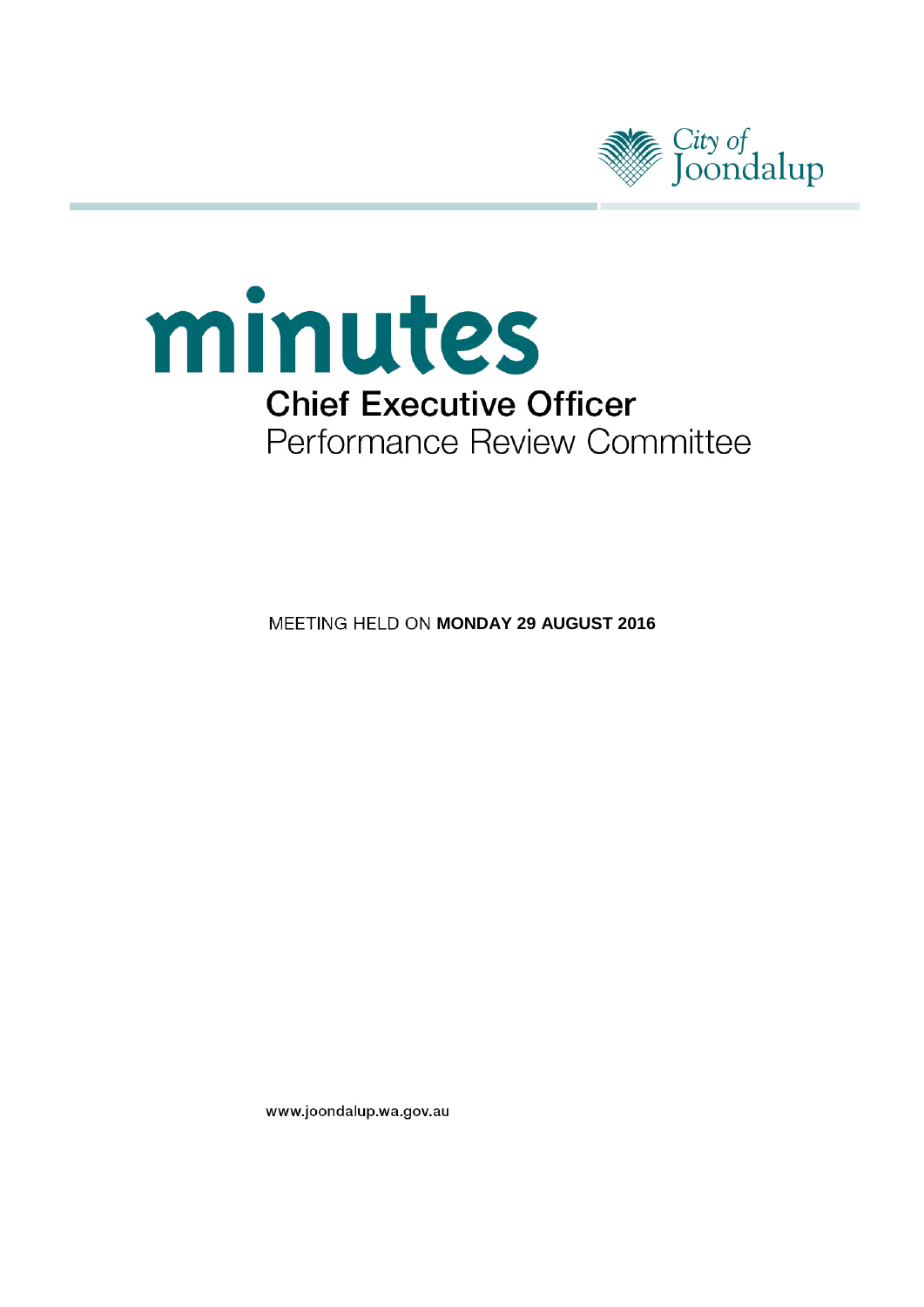# **TABLE OF CONTENTS**

| <b>Title</b>                                                                          | Page No. |
|---------------------------------------------------------------------------------------|----------|
| <b>Declaration of Opening</b>                                                         | 3        |
| <b>Declarations of Interest</b>                                                       | 4        |
| Apologies/Leave of absence                                                            | 4        |
| <b>Confirmation of Minutes</b>                                                        | 5        |
| Announcements by the Presiding Member without discussion                              | 5        |
| Identification of matters for which the meeting may be closed to<br>the public        | 5        |
| <b>Petitions and deputations</b>                                                      | 5        |
| <b>Reports</b>                                                                        | 6        |
| Chief Executive Officer Annual Performance Review - Pre Interview<br>Report – [74574] | 6        |
| <b>Urgent Business</b>                                                                | 9        |
| Motions of which previous notice has been given                                       | 9        |
| <b>Requests for Reports for future consideration</b>                                  | 9        |
| <b>Closure</b>                                                                        | 9        |
|                                                                                       |          |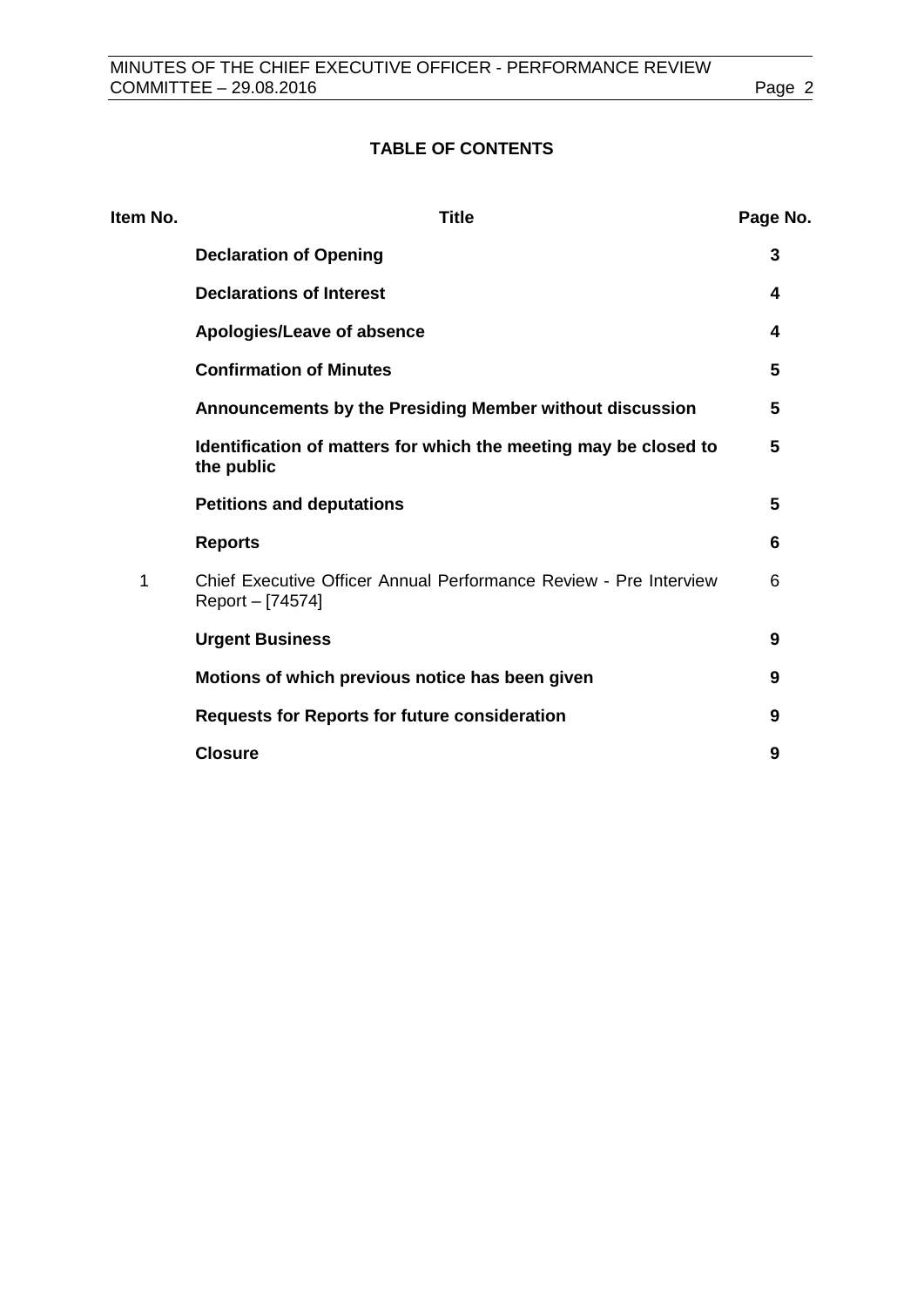# **CITY OF JOONDALUP**

### **MINUTES OF THE CHIEF EXECUTIVE OFFICER – PERFORMANCE REVIEW COMMITTEE MEETING HELD IN CONFERENCE ROOM 2, JOONDALUP CIVIC CENTRE, BOAS AVENUE, JOONDALUP ON MONDAY 29 AUGUST 2016.**

#### **ATTENDANCE**

#### **Committee Members**

| Cr Russ Fishwick, JP<br><b>Mayor Troy Pickard</b>                                            | <b>Presiding Member</b>                                  | Arrived at 6.02pm<br>Absent from 6.03pm to 6.04pm |  |
|----------------------------------------------------------------------------------------------|----------------------------------------------------------|---------------------------------------------------|--|
| Cr Russell Poliwka<br>Cr John Logan<br>Cr Kerry Hollywood<br>Cr Mike Norman<br>Cr Nige Jones | <b>Deputy Presiding Member</b>                           | Arrived at 6.01pm                                 |  |
| <b>Observers</b>                                                                             |                                                          |                                                   |  |
| Cr John Chester                                                                              |                                                          | Absent from 6.43pm to 6.46pm                      |  |
| <b>Officers</b>                                                                              |                                                          |                                                   |  |
| Mr Mike Tidy<br>Mr Brad Sillence                                                             | <b>Director Corporate Services</b><br>Manager Governance |                                                   |  |
| <b>Guests</b>                                                                                |                                                          |                                                   |  |
| Mr John Phillips                                                                             | Consultant, JCP Consulting                               |                                                   |  |

### <span id="page-2-0"></span>**DECLARATION OF OPENING**

The Presiding Member declared the meeting open at 6.00pm.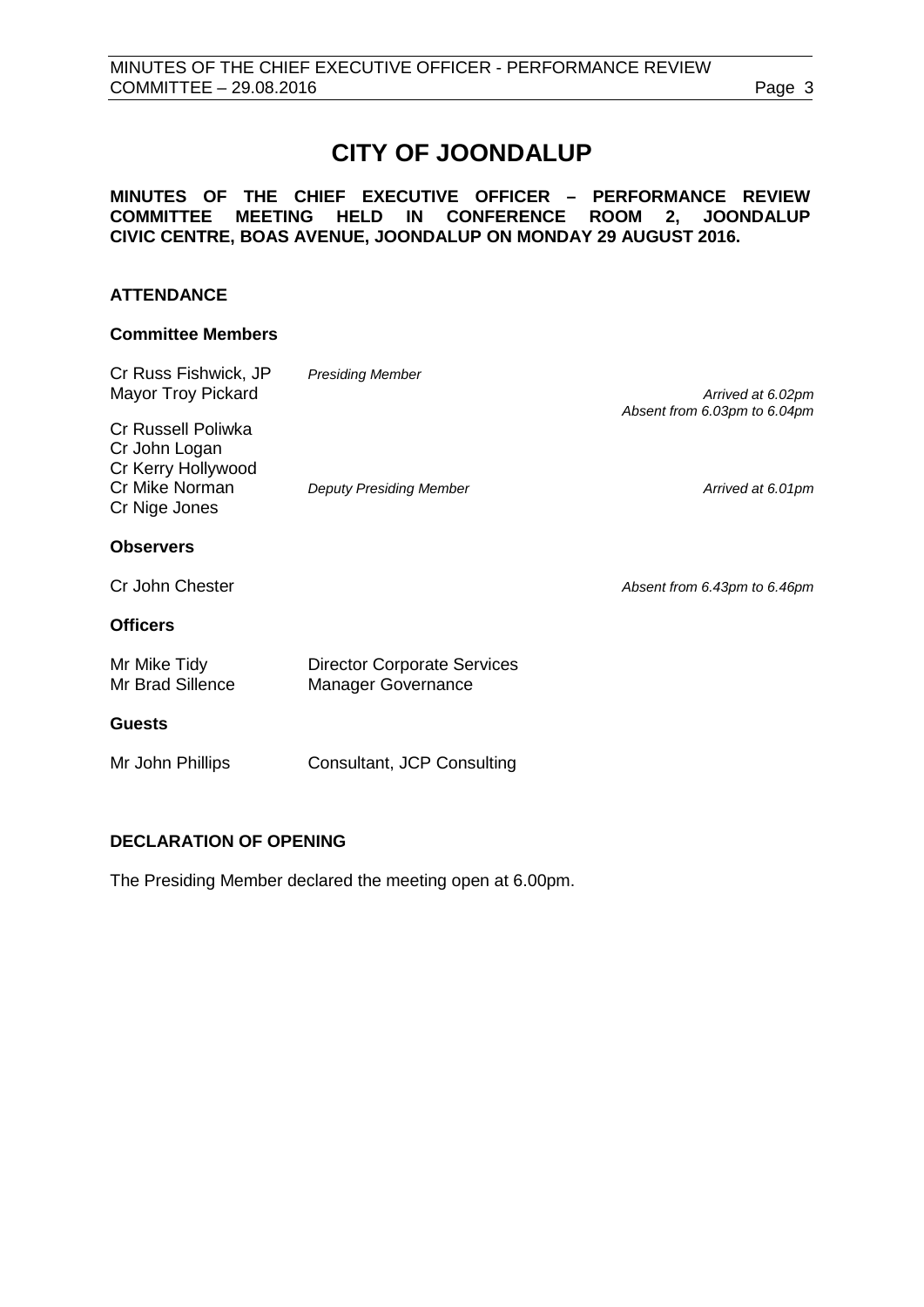#### <span id="page-3-0"></span>**DECLARATIONS OF INTEREST**

#### **Disclosures of Financial / Proximity Interest**

A declaration under this section requires that the nature of the interest must be disclosed. Consequently a member who has made a declaration must not preside, participate in, or be present during any discussion or decision-making procedure relating to the matter the subject of the declaration. An employee is required to disclose their financial interest and if required to do so by the Council must disclose the extent of the interest. Employees are required to disclose their financial interests where they are required to present verbal or written reports to the Council. Employees are able to continue to provide advice to the Council in the decision making process if they have disclosed their interest.

| <b>Name/Position</b>          | Mr Garry Hunt - Chief Executive Officer.                                               |  |  |  |
|-------------------------------|----------------------------------------------------------------------------------------|--|--|--|
|                               | <b>Item No./Subject</b>   Item $1 -$ Chief Executive Officer Annual Performance Review |  |  |  |
|                               | Pre Interview Report.                                                                  |  |  |  |
| Nature of interest Financial. |                                                                                        |  |  |  |
|                               | <b>Extent of Interest</b>   Mr Hunt holds the position of Chief Executive Officer.     |  |  |  |

#### **Disclosures of interest affecting impartiality**

Elected Members (in accordance with Regulation 11 of the *Local Government [Rules of Conduct] Regulations 2007)* and employees (in accordance with the Code of Conduct) are required to declare any interest that may affect their impartiality in considering a matter. This declaration does not restrict any right to participate in or be present during the decision-making process. The Elected Member/employee is also encouraged to disclose the nature of the interest.

| <b>Name/Position</b> | Mr Mike Tidy - Director Corporate Services.                                                 |  |  |
|----------------------|---------------------------------------------------------------------------------------------|--|--|
|                      | <b>Item No./Subject</b>   Item 1 - Chief Executive Officer Annual Performance Review -      |  |  |
|                      | Pre Interview Report.                                                                       |  |  |
|                      | Nature of interest   Interest that may affect impartiality.                                 |  |  |
|                      | <b>Extent of Interest</b>   Due to the nature of Mr Tidy's employment relationship with the |  |  |
|                      | <b>Chief Executive Officer.</b>                                                             |  |  |

*Cr Norman entered the Room at 6.01pm.*

#### <span id="page-3-1"></span>**APOLOGIES/LEAVE OF ABSENCE**

#### **Leave of Absence previously approved**

- Cr Liam Gobbert 29 August to 4 October 2016 inclusive; Cr Sophie Dwyer 11 September to 16 September 2016 inclusive;
- Cr Sophie Dwyer 20 September to 24 September 2016 inclusive;
- Cr Sophie Dwyer 6 November to 11 November 2016 inclusive.

*Mayor Pickard entered the Room at 6.02pm.*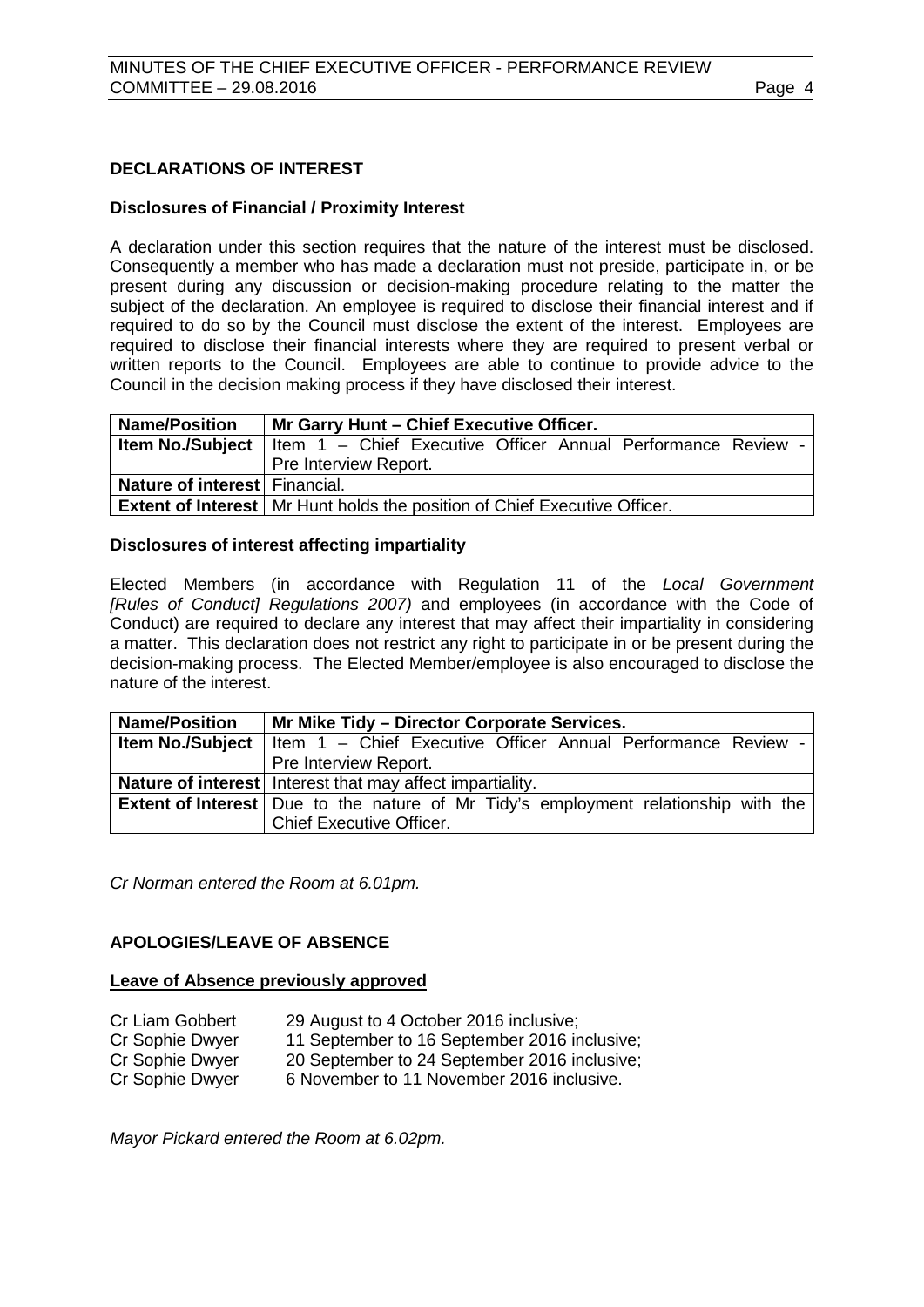#### <span id="page-4-0"></span>**CONFIRMATION OF MINUTES**

MINUTES OF THE CHIEF EXECUTIVE OFFICER – PERFORMANCE REVIEW COMMITTEE HELD 2 MAY 2016

**MOVED Cr Hollywood SECONDED Cr Norman that the minutes of the meeting of the Performance 2 May 2016 be confirmed as a true and correct record.**

#### **The Motion was Put and CARRIED (7/0)**

**In favour of the Motion:** Cr Fishwick, Mayor Pickard, Crs Hollywood, Jones, Logan, Norman and Poliwka.

#### MINUTES OF THE SPECIAL CHIEF EXECUTIVE OFFICER – PERFORMANCE REVIEW COMMITTEE HELD 19 JULY 2016

**MOVED Cr Hollywood SECONDED Cr Norman that the minutes of the Special meeting of the Chief Executive Officer – Performance Review Committee held on 19 July 2016 be confirmed as a true and correct record.**

#### **The Motion was Put and CARRIED (7/0)**

**In favour of the Motion:** Cr Fishwick, Mayor Pickard, Crs Hollywood, Jones, Logan, Norman and Poliwka.

#### MINUTES OF THE CHIEF EXECUTIVE OFFICER – PERFORMANCE REVIEW COMMITTEE HELD 22 AUGUST 2016

**MOVED Cr Hollywood SECONDED Cr Norman that the minutes of the meeting of the Chief Executive Officer – Performance Review Committee held on 22 August 2016 be confirmed as a true and correct record.**

#### **The Motion was Put and CARRIED (7/0)**

**In favour of the Motion:** Cr Fishwick, Mayor Pickard, Crs Hollywood, Jones, Logan, Norman and Poliwka.

#### <span id="page-4-1"></span>**ANNOUNCEMENTS BY THE PRESIDING MEMBER WITHOUT DISCUSSION**

Nil.

#### <span id="page-4-2"></span>**IDENTIFICATION OF MATTERS FOR WHICH THE MEETING MAY BE CLOSED TO THE PUBLIC**

In accordance with Clause 5.2 of the City's *Meeting Procedures Local Law 2013*, this meeting was not open to the public.

### <span id="page-4-3"></span>**PETITIONS AND DEPUTATIONS**

Nil.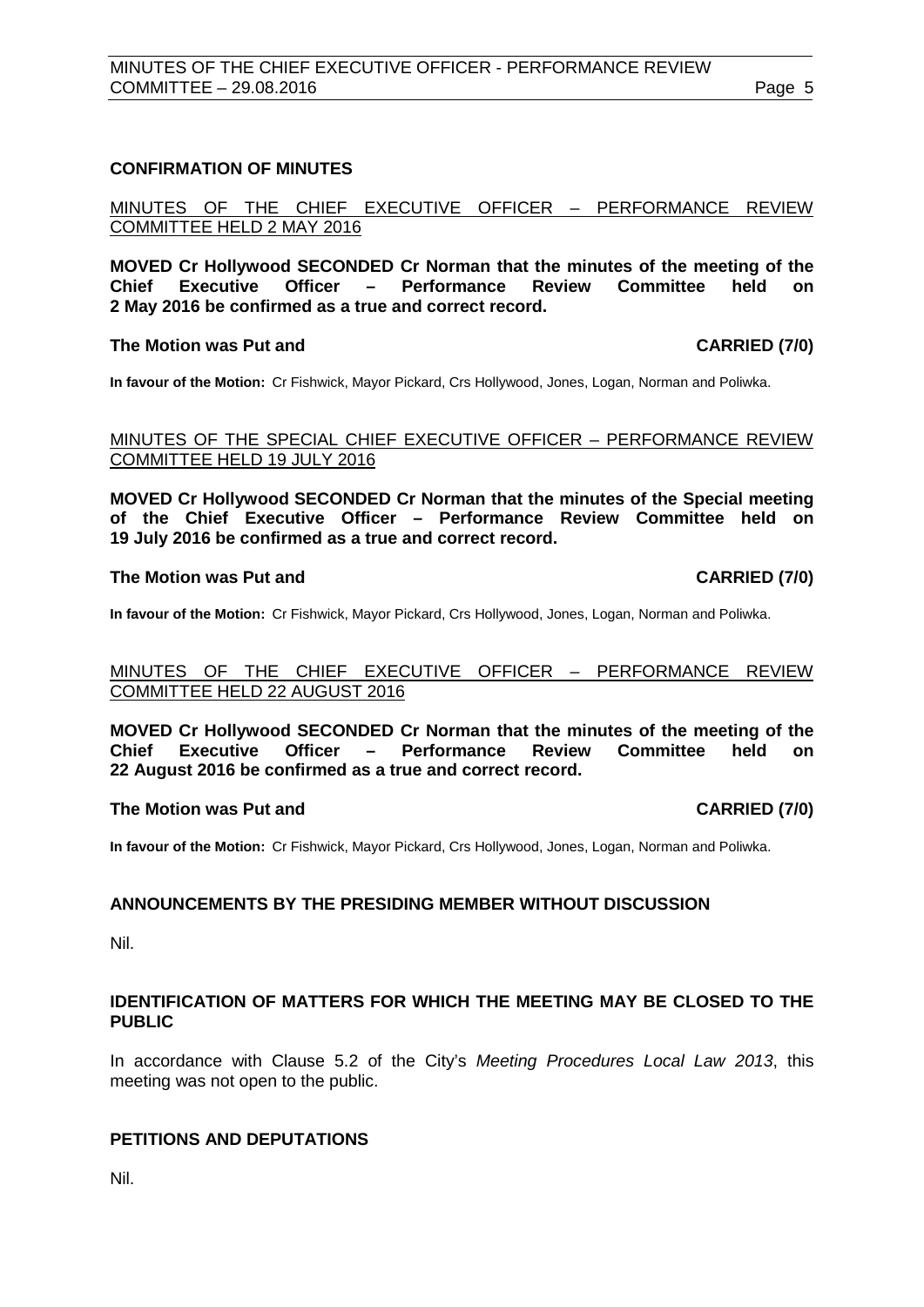# <span id="page-5-0"></span>**REPORTS**

### **Disclosure of Financial / Proximity Interest**

| <b>Name/Position</b>          | Mr Garry Hunt - Chief Executive Officer.                                               |  |  |  |
|-------------------------------|----------------------------------------------------------------------------------------|--|--|--|
|                               | <b>Item No./Subject</b>   Item 1 - Chief Executive Officer Annual Performance Review - |  |  |  |
|                               | Pre Interview Report.                                                                  |  |  |  |
| Nature of interest Financial. |                                                                                        |  |  |  |
|                               | <b>Extent of Interest</b>   Mr Hunt holds the position of Chief Executive Officer.     |  |  |  |

**Disclosure of interest affecting impartiality**

| <b>Name/Position</b> | Mr Mike Tidy – Director Corporate Services.                                                 |  |  |  |
|----------------------|---------------------------------------------------------------------------------------------|--|--|--|
|                      | <b>Item No./Subject</b>   Item $1 -$ Chief Executive Officer Annual Performance Review -    |  |  |  |
|                      | Pre Interview Report.                                                                       |  |  |  |
|                      | <b>Nature of interest</b> Interest that may affect impartiality.                            |  |  |  |
|                      | <b>Extent of Interest</b>   Due to the nature of Mr Tidy's employment relationship with the |  |  |  |
|                      | <b>Chief Executive Officer.</b>                                                             |  |  |  |

# <span id="page-5-1"></span>**ITEM 1 CHIEF EXECUTIVE OFFICER ANNUAL PERFORMANCE REVIEW - PRE INTERVIEW REPORT**

| <b>WARD</b>                           | All                                                                                                                                                                                                 |                                                                                                                                                                                             |  |
|---------------------------------------|-----------------------------------------------------------------------------------------------------------------------------------------------------------------------------------------------------|---------------------------------------------------------------------------------------------------------------------------------------------------------------------------------------------|--|
| <b>RESPONSIBLE</b><br><b>DIRECTOR</b> | Mr Mike Tidy<br><b>Corporate Services</b>                                                                                                                                                           |                                                                                                                                                                                             |  |
| <b>FILE NUMBER</b>                    | 74574, 101515                                                                                                                                                                                       |                                                                                                                                                                                             |  |
| <b>ATTACHMENT</b>                     | Attachment 1                                                                                                                                                                                        | Reviewers Report by Consultant on<br>Elected Member Feedback (Confidential -<br>distributed separately)                                                                                     |  |
|                                       | Attachment 2                                                                                                                                                                                        | Chief Executive Officer's Self Evaluation<br>Officer<br>Report - Chief Executive<br>Performance Review 2016 (Confidential -<br>previously distributed separately to all<br>Elected Members) |  |
|                                       | (Please Note:                                                                                                                                                                                       | The<br>Report and Attachments<br>are<br>confidential and will appear in the official<br>Minute Book only)                                                                                   |  |
| <b>AUTHORITY / DISCRETION</b>         | Executive - The substantial direction setting and oversight<br>role of Council, such as adopting plans and reports,<br>accepting tenders, directing operations, setting<br>and<br>amending budgets. |                                                                                                                                                                                             |  |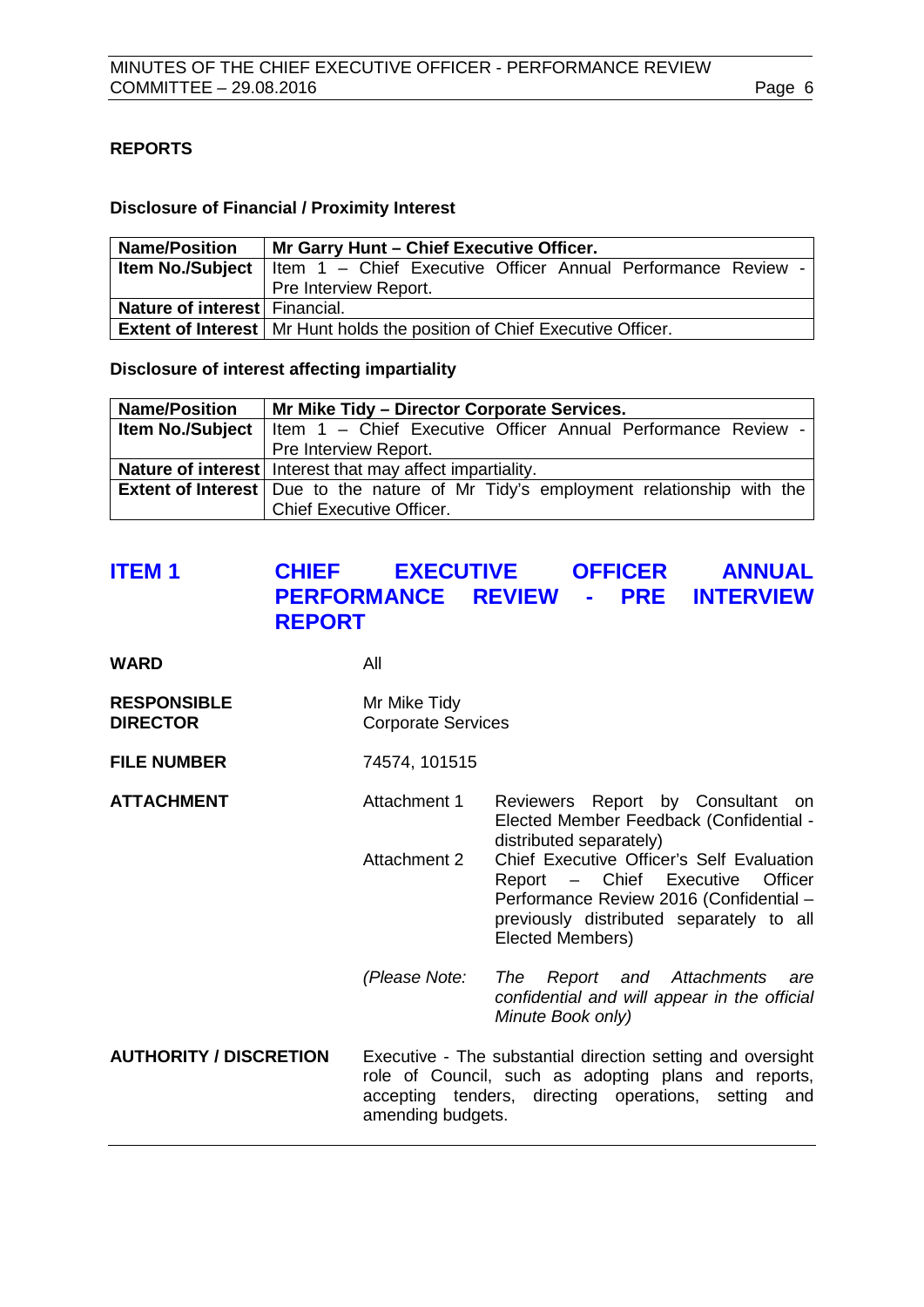### MINUTES OF THE CHIEF EXECUTIVE OFFICER - PERFORMANCE REVIEW COMMITTEE – 29.08.2016 **Page 7**

This report is confidential in accordance with Section 5.23(2)(a) of the *Local Government Act 1995*, which permits the meeting to be closed to the public for business relating to the following:

*a matter affecting an employee or employees.*

A full report was provided to Elected Members under separate cover. The report is not for publication.

*Mayor Pickard left the Room at 6.03pm and returned at 6.04pm.*

*Cr Chester left the Room at 6.43pm and returned at 6.46pm.*

#### **OFFICER'S RECOMMENDATION**

That the Chief Executive Officer Performance Review Committee:

- 1 NOTES that the requirements of clause 11.2(c) of the Chief Executive Officer's contract in relation to the Chief Executive Officer completing a self-evaluation report assessing his performance against the prescribed Key Performance Indicators have been met;
- 2 RECEIVES the Chief Executive Officer's self evaluation report on his performance;
- 3 NOTES that the requirements of clause 11.2(e)(ii) of the Chief Executive Officer's contract in relation to inviting all Elected Members to make written comments on the Chief Executive Officer's performance have been met;
- 4 RECEIVES the consultant's report on Elected Member Feedback;
- 5 APPROVES the change of date for the formal performance review interview with the Chief Executive Officer to Monday 5 September 2016.

**MOVED Mayor Pickard SECONDED Cr Norman that the Chief Executive Officer Performance Review Committee:**

- **1 NOTES that the requirements of clause 11.2(c) of the Chief Executive Officer's contract in relation to the Chief Executive Officer completing a self-evaluation report assessing his performance against the prescribed Key Performance Indicators have been met;**
- **2 RECEIVES the Chief Executive Officer's self evaluation report on his performance;**
- **3 NOTES that the requirements of clause 11.2(e)(ii) of the Chief Executive Officer's contract in relation to inviting all Elected Members to make written comments on the Chief Executive Officer's performance have been met;**
- **4 RECEIVES the consultant's interim report on Elected Member Feedback;**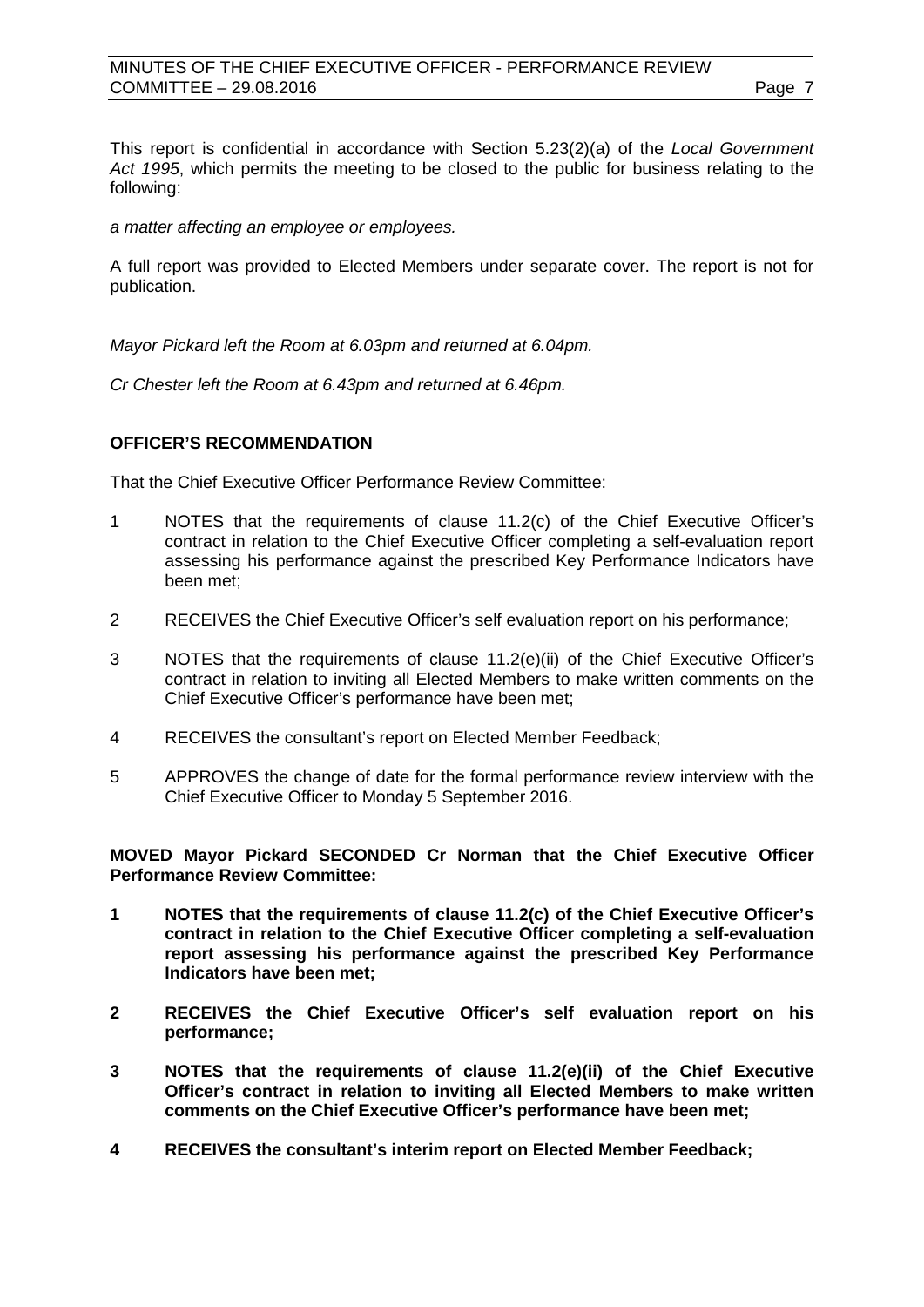- **5 REQUESTS the Consultant seek separate further feedback from Elected Members on KPI 5 – Economic Development and that feedback be made available to the Chief Executive Officer Performance Review Committee at its meeting on Monday 5 September 2016 prior to the interview of the Chief Executive Officer;**
- **6 APPROVES the change of date for the formal performance review interview with the Chief Executive Officer to Monday 5 September 2016;**
- **7 ENDORSES the suggested changes to the Chief Executive Officer's Key Performance Indicators as discussed by the Chief Executive Officer Performance Review Committee and seeks feedback from the Chief Executive Officer on those changes prior to the interview of the Chief Executive Officer on Monday 5 September 2016.**

#### **The Motion was Put and CARRIED (7/0)**

<span id="page-7-0"></span>**In favour of the Motion:** Cr Fishwick, Mayor Pickard, Crs Hollywood, Jones, Logan, Norman and Poliwka.